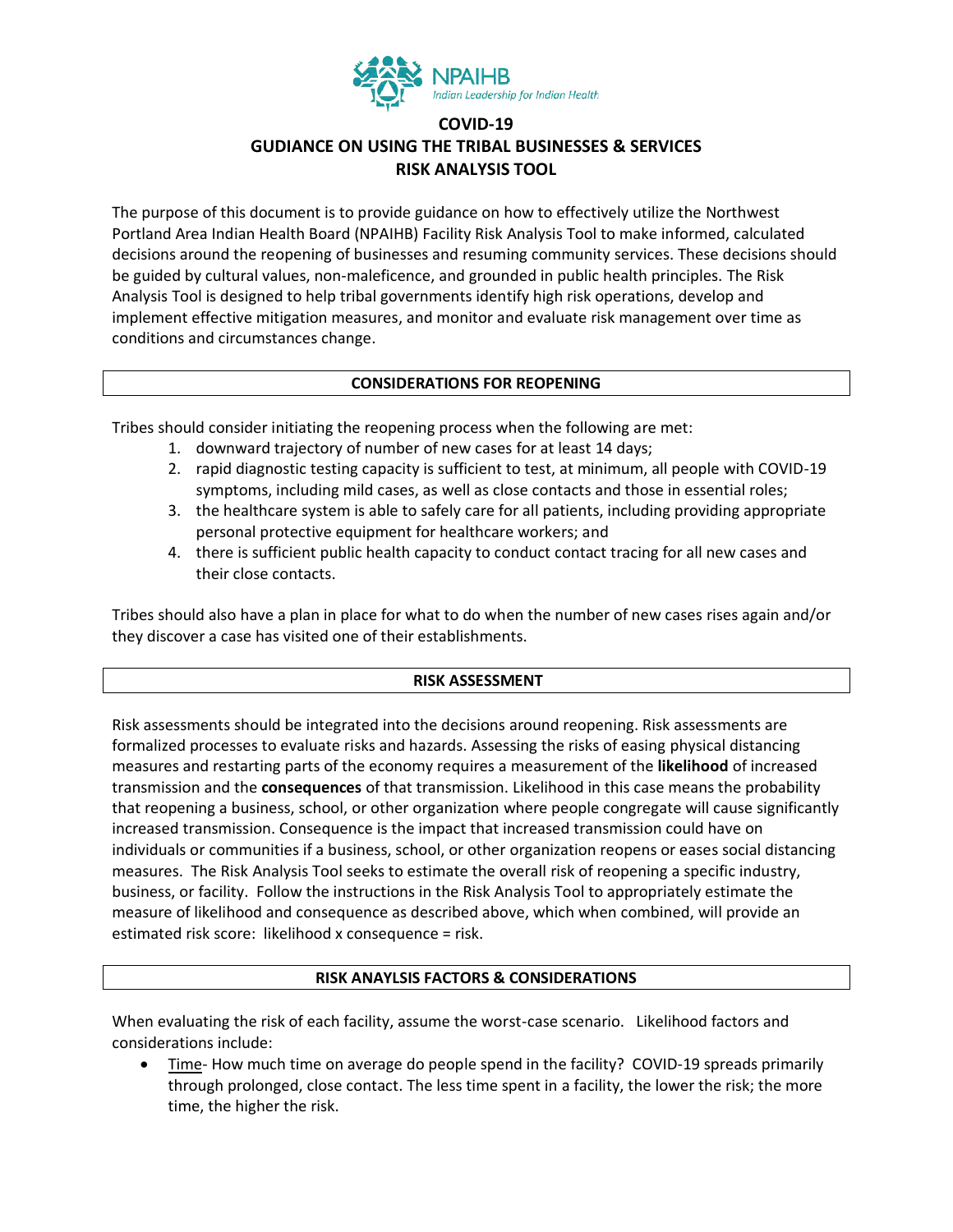- Distance- Physical distancing of at least 6' is one of the proven measures to reduce the transmission of COVID-19. Can physical distancing of 6' or more be maintained and enforced? If not, can physical barriers (i.e. plexiglass) be installed that restrict transmission of the virus? If not, can all persons be required to wear face coverings? Physical distancing is the strongest measure, while heavy reliance on PPE Is the weakest. Settings where close contact is minimal, will be at lower risk than those with prolonged, close contact.
- Size of Population- The average number of persons in the same setting at the same time effects the overall level of risk. The greater the number of contacts, the greater the risk.
- Public Health Factor- Use metrics provided by the local health jurisdiction (tribe, city, county, state) to determine the overall level of risk in the community. Depending on the data available, you might consider the overall infection rate and the new confirmed cases daily to help you determine if your local area is at high, moderate, low risk.

Consequence factors and considerations include:

- Health Impact- The risk that staff or customers could contract illness and precipitate community spread is reflected in the health impact factor.
- Service Impact- The effect that disease spread while in the facility may have on the business is reflected in the service impact factor. This might include: direct financial loss, loss of customers or community support, discredit to reputation or public image, and loss of workforce.
- Susceptibility of Population At Risk- People who are at higher risk for severe illness associated from COVID-19 infection include: people 65 years and older, people who live in nursing homes or long-term care facilities, and people with underlying conditions such as asthma or chronic lung disease, diabetes, obesity, liver disease, chronic kidney disease undergoing dialysis, serious heart conditions, and those who are immunocompromised. Consider what percentage of those using the services or patronizing the business represent an at-risk group.

### **MITIGATION MEASURES**

A facility's risk score is not fixed. It can fluctuate depending on a number of factors, such as change in

the local infection rate or the implementation of effective mitigation measures. While you have little to no control over changes in the local infection rate, you can actively manage risk by implementing effective mitigation measures. When done so appropriately, mitigation measures can decrease both the likelihood and consequences of transmission. Hierarchy of controls is a concept used by the National Institute for Occupational Safety and Health as a framework for identifying controls for potentially harmful workplace hazards. See Figure 1 for a modified hierarchy of controls related to COVID-19. Each industry, business or facility will apply these measures differently but in general these can look like:

• Physical Distancing — wherever possible having people work or access the business from home; this should include restructuring responsibilities to minimize the numbers of workers that need to